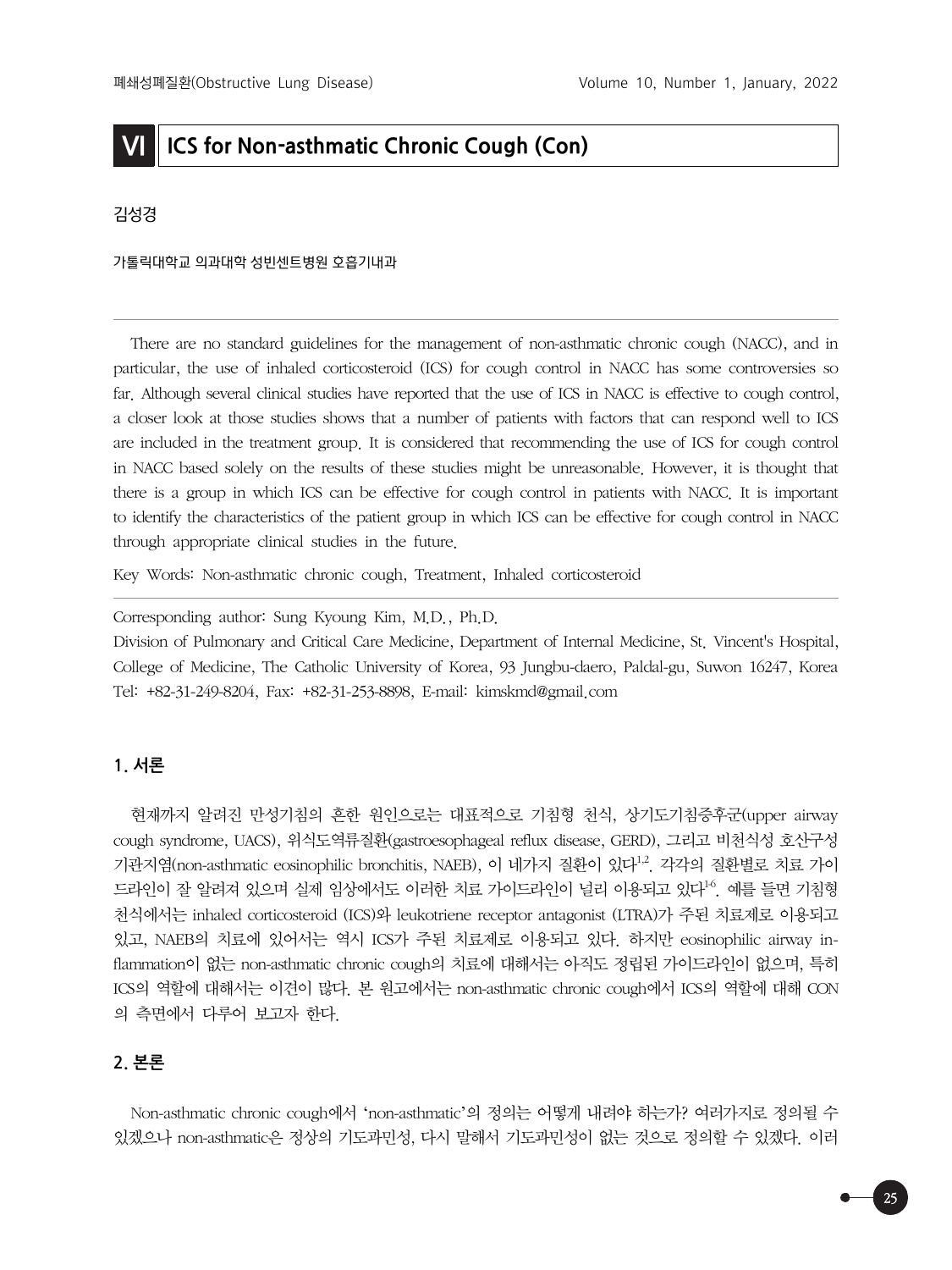한 정상의 기도과민성에 대해서는 ATS와 ERS 모두에서 PC $_{\alpha}$ 값을 16 이상으로 정의하고 있다<sup>7,8</sup>. 즉 non-asthmatic은 PC20값이 16을 넘는, 즉 기도과민성이 없다는 것으로 정의할 수 있겠다. 이런 관점에서 non-asthmatic chronic cough은 GERD, UACS, NAEB, 그리고 주로 일본에서 연구가 이루어진 아토피성 기침(atopic cough), 마지막으로 충분한 검사에도 원인을 찾지 못하고 계속되는 기침의 경우인 특발성 만성기침이 있다. 이 중에서 NAEB와 atopic cough는 eosinophilic airway inflammation과 연관된 만성기침으로 ICS에 반응을 잘 하는 것으 로 이미 알려져 있어서 이 두가지는 제외하고 논의하고자 한다.

#### **1) Cough mechanism in non-asthmatic chronic cough**

#### **(1) GERD에서의 기침의 기전**

GERD에서의 기침은 하부식도괄약근(lower esophageal sphincter, LES)의 비정상적인 이완(relaxation)으로 역류(reflux)가 일어나는 것으로 알려져 있다<sup>912</sup>. GERD에서의 기침에서는 이러한 역류에 의한 역류물(refluxate) 자체가 상부식도괄약근(upper esophageal sphincter, UES)을 통하여 상부기도를 자극하여 기침을 유발하는 경우가 있겠고, 이를 reflux theory라고 부른다<sup>12</sup>. 또, 다른 기전으로는 esophageal-bronchial cough reflex라고 부르는 neural reflex mechanism, 즉 stomach에서 lower esophagus로의 역류가 vagal neural pathway를 통하 여 cough reflex를 유발하는 reflex theory가 있겠다 $^{12}$ . 이렇게 식도의 자극이 기관지까지 이어져 기침을 유발하 는 기전에 대한 설명으로는 태생학적으로 esophagus와 tracheobronchial tree가 공통적으로 foregut에서 유래하 고 esophagus와 bronchial tree 모두 vagus nerve를 통한 자율신경계의 자극을 받기 때문으로 알려져 있다<sup>13</sup>. 정리하면 GERD에서 기침의 기전으로는 reflux에 의한 직접적인 자극과 reflex에 의한 간접적인 자극에 의해서 기침이 일어난다고 요약할 수 있다. 이러한 기침의 기전을 보이는 GERD에서 ICS를 쓰는 것이 과연 효과가 있을지는 의문이다.

#### **(2) UACS에서의 기침의 기전<sup>14</sup>**

첫번째로는 잘 알려진 바와 같이 post-nasal drip (PND) theory이다. PND가 nasopharynx를 직접적으로 자극 하여 pharynx나 larynx에 분포해 있는 afferent nerve system의 자극을 유도하여 기침을 유발하는 것이다. 하지 만 UACS의 약 20%에서만 만성기침을 호소하는, 즉 UACS으로 진단된 만성기침이라고 하더라도 약 20%에서는 PND를 인지하지 못하는 asymptomatic rhinosinusitis가 있어 PND theory 하나만으로 UACS에서의 기침 기전을 설명하기에는 약간의 무리가 있다. 두번째로는 airway inflammation이다. 자극에 의한 airway sensitization이 증가되는 것인데, 이러한 airway inflammation은 크게 두가지로 일어난다고 알려져 있다. PND 자체가 직접적으 로 airway로 micro- 또는 silent aspiration을 일으켜서 airway inflammation이 일어난다고 하는 가설이 있고, 또한 만성적인 기침 자체로 반복적인 자극에 의해서 기도 점막의 손상을 유발하여 airway inflammation이 일어 난다는 것이다. 세번째로는 cough reflex의 민감도 자체가 증가되어서 기침을 유발한다고 알려져 있다.

#### **(3) 특발성 만성기침에서의 기침의 기전**

특발성 기침에서의 기침의 기전은 한마디로 요약하면 아직 잘 모른다라고 할 수 있다. 하지만 최근의 여러 연구들에서는 특발성 기침의 기전을 cough hypersensitivity syndrome으로 설명하고 있다<sup>15</sup>. 즉 cough reflex의 비정상적인 neuropathophysiology로 인해서 cough reflex의 민감도 자체가 증가되어 있다는 것이다. 하지만 이에 대해서는 아직 추가의 연구가 더 필요한 실정이다.

하지만 위에 언급한 기침의 기전들에 대한 내용은 아직도 확실히 정립된 것은 아니며 또 서로 겹치는 부분도 있어 이에 대해서는 추가의 연구가 더 필요하겠다<sup>16</sup>.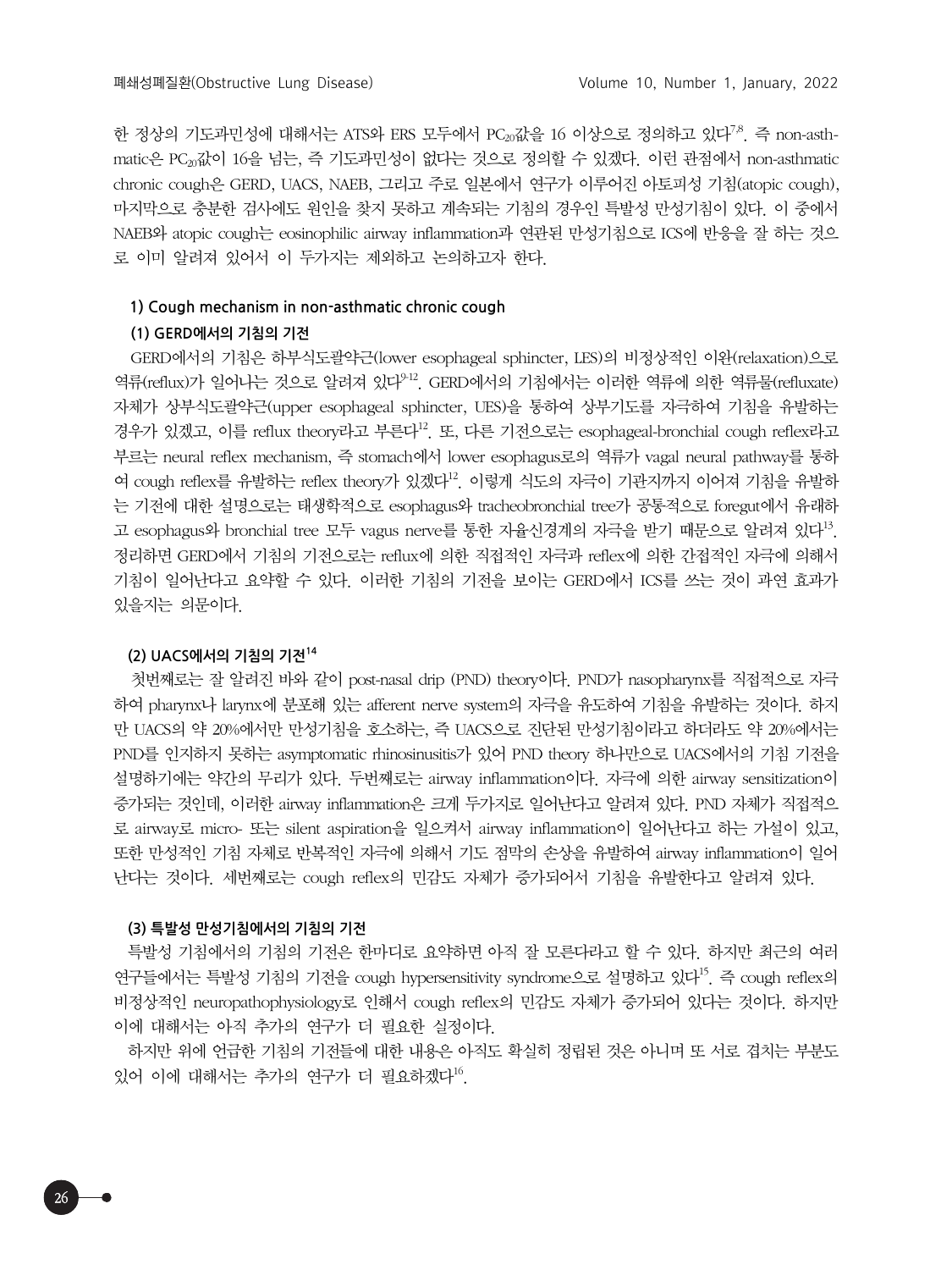#### **2) Clinical trials of ICS use for cough control in non-asthmatic chronic cough**

#### **(1) ICS use in GERD**

GERD로 인한 만성기침에서 ICS의 효과를 직접적으로 본 임상연구는 아직 없다. 하지만 간접적으로 GERD에 서 ICS의 효과를 예상해 볼 수 있는 연구가 있는데, Barrett's esophagus와 LES의 relaxation을 유발하는 약물과 의 연관성을 본 연구이다<sup>17</sup>. Barrett's esophagus는 하부식도의 normal squamous epithelium이 intestinal metaplasia를 통하여 columnar cell로 변형된 상태를 의미한다. Barrett's esophagus의 원인으로는 여러가지가 있겠 지만 GERD에 의한 만성적인 tissue injury가 한 원인으로 알려져 있고, LES의 비정상적인 relaxation과도 연관이 있다고 알려져 있다. 이 연구는17 미국 California의 한 보험회사에 가입된 사람들의 전자 데이터베이스를 이용하 여 case control study로 진행이 되었는데, ICD 상병코드를 이용하여 case를 Barrett's esophagus로 정의한 421명과 normal control 842명을 비교하였다. 사용한 약제를 비교한 결과에서 ICS를 오래 사용할수록 Barrett's esophagitis의 위험도가 더 높음을 확인할 수 있다. 물론 추가의 연구가 더 필요하겠지만 ICS가 Barrett's esophagus의 원인이 되는 GERD이나 lower esophageal sphincter의 malfunction과 어떤 관계가 있을 수 있음을 유추 해 볼 수 있겠다. 또 다른 연구에서는 ICS는 아니지만 경구 스테로이드가 esophageal acid contact time을 증가 시킨다는 연구 결과가 있다<sup>18</sup>. 저자들은 이에 대해서 아마도 경구 스테로이드가 LES의 일시적인 relaxation을 증가시키거나 gastric emptying time의 지연(delay)을 유발하여 이러한 결과를 나타내었을 것이라고 설명하고 있다. 한편, ICS 자체도 어느 정도의 systemic effect는 있음이 잘 알려져 있다<sup>19</sup>. 종합해보면 1) GERD에서의 기침의 기전을 고려하고, 2) ICS를 오래 사용할수록 GERD와 관련이 있는 Barrett's esophagus의 위험이 높다는 연구 결과와 3) 경구 스테로이드의 사용이 GERD를 유발할 수 있다는 연구결과, 그리고 4) ICS가 systemic effect를 나타낼 수 있다는 점을 고려할 때 GERD에서 기침의 조절을 위하여 ICS를 사용하는 것은 아마도 효과가 없거나 오히려 GERD을 더 악화시킬 수 있을 것으로 생각된다.

#### **(2) ICS use in UACS & idiopathic chronic cough**

GERD에서와 마찬가지로 이 두가지 질환 각각에서 ICS 효과를 본 임상연구는 없었다. 하지만 non-asthmatic chronic cough, persistent chronic cough, idiopathic chronic cough 등의 용어를 사용하여 ICS의 효과를 본 몇몇의 임상시험이 있고, 이들 연구에서는 모두 ICS의 사용이 효과가 있다고 결론을 짓고 있다. 하지만 연구 결과를 그대로 임상에 적용시키기에는 몇가지 문제점이 있어 각각의 연구들을 자세히 알아보고자 한다.

# **① Effect of inhaled corticosteroids on symptom severity and sputum mediator levels in chronic persistent cough. J Allergy Clin Immunol 2004;113:1063-70.**

이 연구는<sup>20</sup> 1년 이상의 만성기침 환자를 대상으로 double-blind randomized crossover study로 inhaled fluticasone과 placebo를 각각 2주간 사용하고 2주 washout phase를 거쳐서 crossover한 후 다시 2주간 더 투여하였 다. 연구 종료 후에는 필요한 검사를 시행하여 환자의 만성기침에 대한 최종 진단이 이루어졌다. 연구의 primary outcome은 cough VAS였다. 결과에서는 inhaled fluticasone 군에서 치료 전보다 치료 후에 cough VAS가 통계 적으로 유의하게 감소하였음을 알 수 있다. 하지만 대상 환자들을 보면 최종 진단이 기침형 천식이 13명, 전체의 약 15%였고, eosinophilic bronchitis가 5명으로, 이 둘을 합치면 약 20%의 환자가 eosinophilic airway inflammation이 있는 만성기침 환자였다. 또한 전체 환자의 약 20%에서 Specific IgE가 양성이었다. 이 외에도 eosinophilic airway inflammation의 marker로 알려진 exhaled NO가 이 연구에서는 cutoff 값이 9 ppb로 되어 있는데, 전체 평균이 10.4 ppb로 유의하게 상승되어 있었다. 그리고 induced sputum으로 확인한 eosinophilic cationic protein (ECP)의 전체 평균이 1,082 ng/mL로 정상의 약 3배 가까이 증가되어 있었다. ECP은 호산구성 기도질환에서 기도의 호산구성 염증의 정도와 상관관계가 있음이 잘 알려져 있는 물질이다<sup>21,22</sup>. 이 여구의 결론 에서는 chronic persistent cough에서 기침의 원인과 관계없이 ICS가 일부 반응을 한다라고 결론을 짓고 있다. 하지만 약 20%의 환자가 호산구성 기도염증이 의심되었으며, specific IgE 양성인 환자도 20%가 포함되어 있었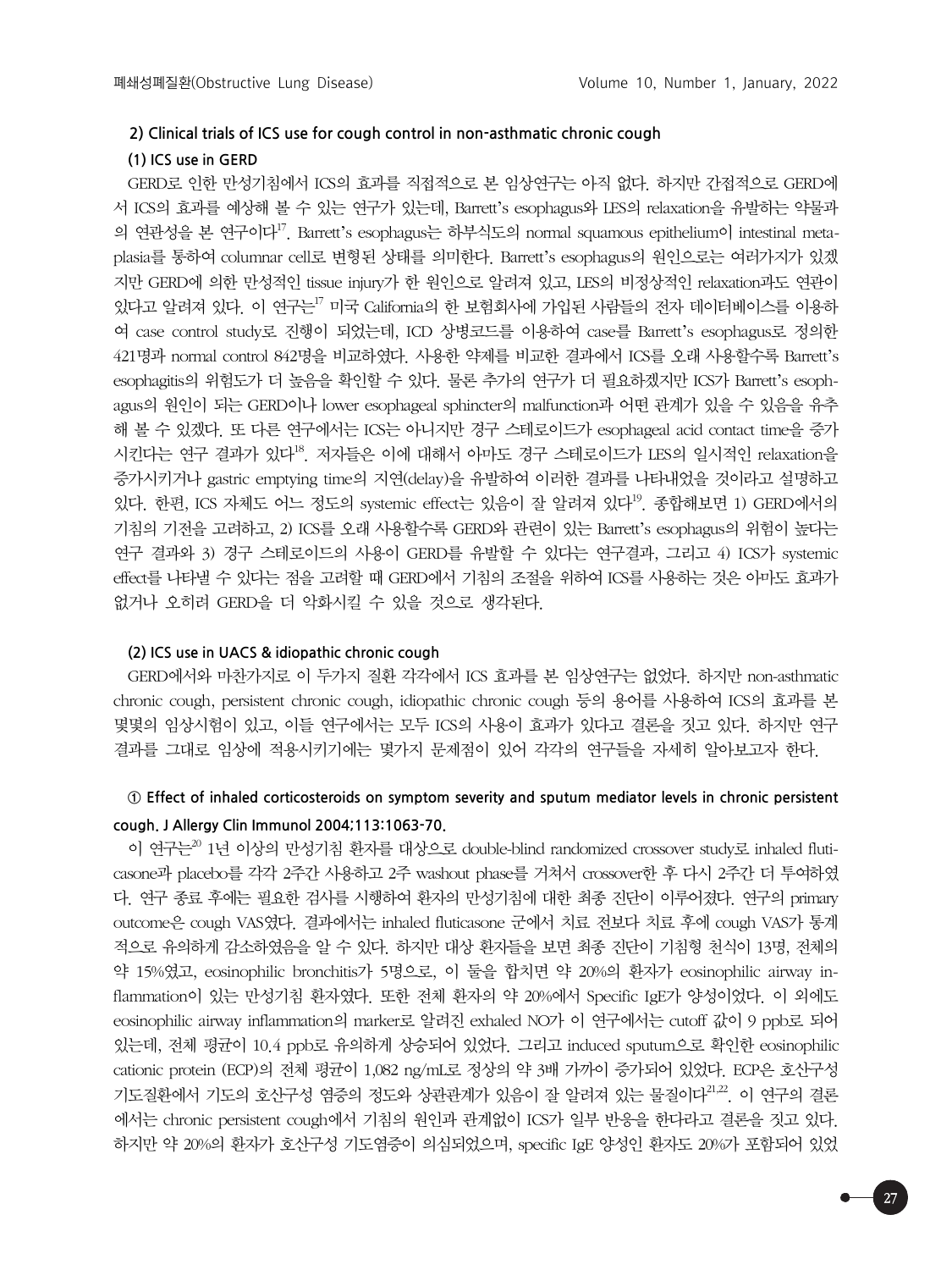다. 또한, 호산구성 기도염증과 관련이 있는 exhaled NO와 sputum ECP가 정상치보다 상승되어 있었다. 이처럼 ICS에 반응이 좋을 만한 환자들, 즉 시험약의 결과에 유의한 영향을 줄 가능성이 있는 요인들을 가진 환자들이 상당수 포함되어 있는 연구라고 할 수 있겠다. 이러한 환자를 대상으로 한 연구의 결과를 근거로 해서 non-asthmatic chronic cough에서 ICS가 효과가 있다라고 할 수 있을지 의문이다.

#### **② Efficacy of fluticasone on cough: a randomised controlled trial. Eur Respir J 2005;25:147-52.**

이 연구는 $^{23}$  2주 이상의 기침 환자를 대상으로 하였는데, inhaled fluticasone과 placebo를 randomized, double-blind로 2주간 투여하였으며 primary outcome은 0∼6점까지의 daily cough score였다. 135명의 환자를 randomization하여서 inhaled fluticasone군 65명, placebo군 68명을 비교 분석하였다. 대상 환자들의 기본 특성 에서 baseline cough score는 양 군 모두 3.8점이었다. 결과에서 inhaled fluticasone군에서 placebo군보다 cough score가 0.5점 유의하게 감소하였다. 특히 non-smoker 그룹만 따로 분석했을 때에는 그 차이가 0.9점으 로 더 컸다. 하지만 대상 환자들의 기본 특성을 좀 자세히 살펴보면 8주 이상의 만성기침 환자의 숫자는 placebo 군에서 9명(약 13%), fluticasone군에서는 4명(약 6%) 밖에 되지 않았다. 또한 양 군 모두에서 상당수가 폐기능 검사에서 기도과민성이 확인되었으며(fluticasone군 40%, placebo군 28%) allergy 검사에서 양성을 보였다 (fluticasone군 22%, placebo군 25%). 앞의 연구와 마찬가지로 시험약의 효과에 유의한 영향을 줄 수 있는 요인을 가진 환자들이 많게는 40%씩이나 포함되었다는 것은 연구의 결과를 재고해 보아야 할 것으로 생각된다. 또, 다른 고려해봐야 할 부분은 연구의 결과이다. Cough score를 0∼6점으로 나누었는데 통계적으로는 유의한 결과를 얻었다고는 하지만 1.4점과 1.9점의 차이, 0.5점의 차이가(non-smoker에서는 0.9점의 차이) 실제 임상적 으로도 과연 유의하다고 할 수 있을지는 의문이다. 대조군이 일반적인 진해제도 아니고 placebo를 준 것임을 고려한다면 좀 더 차이를 보여야 임상적으로 받아들일 수 있지 않겠는가? 연구의 결론에서 저자들은 inhaled fluticasone이 특히 비흡연 성인에서 기침을 감소시킨다라고 결론을 내리고 있었다. 하지만 앞서 언급한 것처럼 만성기침의 환자 비율이 너무 적고, ICS의 효과에 영향을 줄 만한 요인을 가진 환자들이 상당수 포함되어 있으 며, cough score 0.5점 또는 0.9점의 차이가 과연 임상적으로도 의미가 있는 차이인지 다시 한번 생각해 볼 필요가 있겠다는 점에서 이 연구의 결과를 가지고 non-asthmatic chronic cough에서 기침의 조절을 위해 ICS를 처방할 수 있을지는 좀 더 고민이 필요하겠다.

# **③ High-dose inhaled beclomethasone treatment in patients with chronic cough: a randomized placebo-controlled study. Ann Allergy Asthma Immunol. 2007;99:61-8.**

이 연구에서는 $^{24}$  8주 이상의 만성기침 환자를 대상으로 2주간의 inhaled beclomethasone (1,500  $\mu$ g/d)과 placebo를 비교하였다. 결론에서 저자들은 high-dose inhaled beclomethasone이 기침을 유의하게 감소시켰다 고 보고하였다. 하지만 이 연구에서도 ICS에 반응이 좋을 만한 환자들이 포함이 되었다. 양 군 모두에서 PC20 값이 의미 있게 낮았고(ICS군: 5.35±3.2 mg, placebo군: 4.56±3.7 mg), atopy가 있는 환자가 ICS군에서는 50%, placebo군에서는 55%였다. 즉, 시험약인 ICS의 치료에 영향을 줄 만한 요인들이 완전히 배제되지 않은 임상 연구라고 할 수 있겠다.

## **④ Efficacy and predictors of response to inhaled corticosteroid treatment for chronic cough. Korean J Intern Med 2019;43:559-68.**

이 연구는<sup>25</sup> 8주 이상의 만성기침 환자를 대상으로 placebo군이 없는 prospective observational study로 진행 이 되었는데 모집된 대상자들을 2주 동안 ICS (fluticasone) 치료를 하고, 그 후에는 추가 치료에 동의한 대상자들 에 한해서 2주 더 연장 치료를 하였다. 이 연구에서는 PC<sub>20</sub>값이 8 미만인 환자들은 제외하였다. 즉, PC<sub>20</sub>값이 8∼16인 경계성의 기도과민성이 있는 환자들은 포함이 되었다. Primary outcome으로는 치료 2주 후 baseline 대비 기침의 percentage로 하였다. 0%는 기침이 다 사라진 것이고, 50% 미만의 기침이 남아 있으면 good re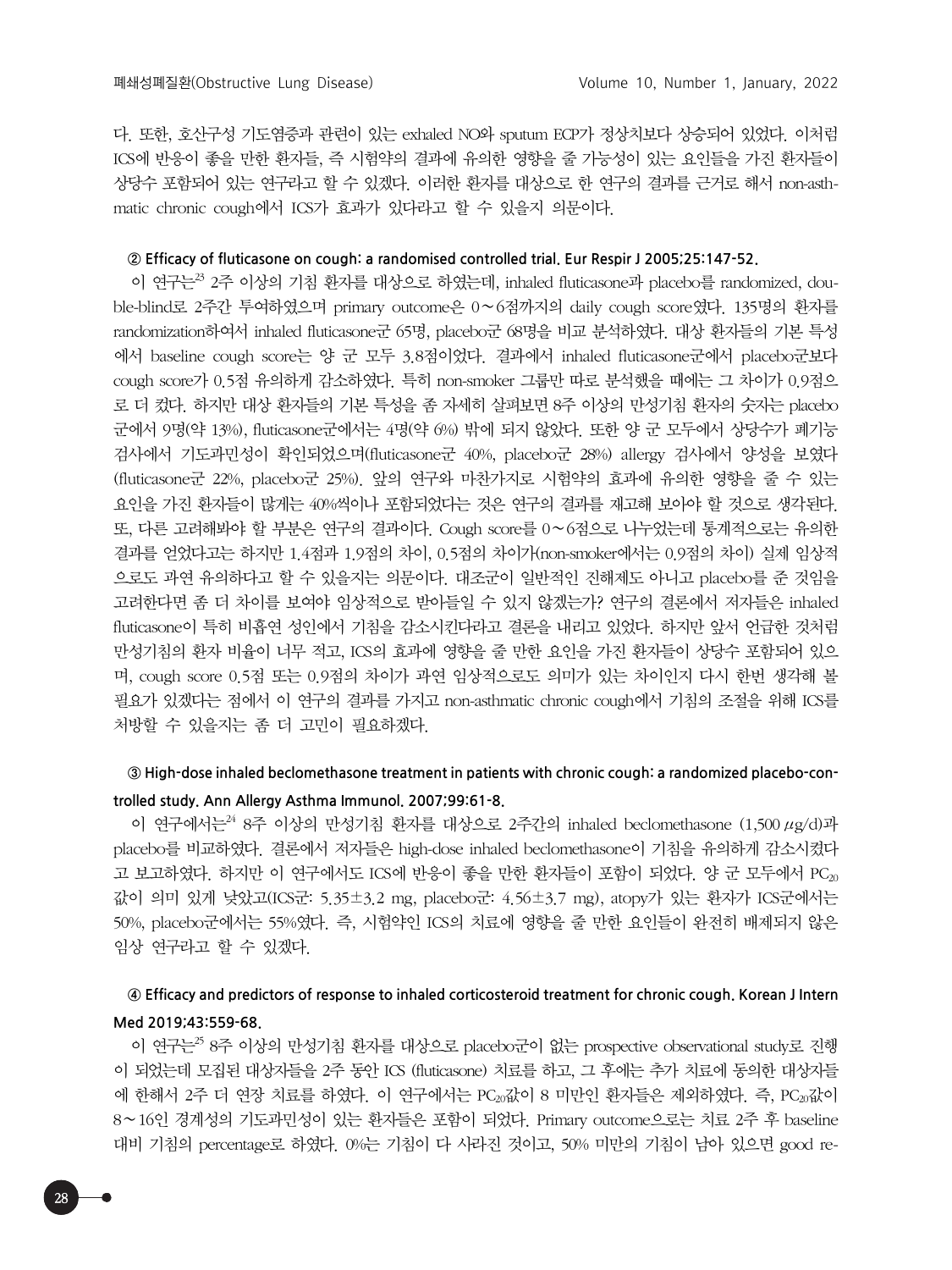sponse, 50% 이상의 기침이 남아 있으면 poor response로 정의하였다. 대상자들은 UACS과 unexplained chronic cough로 나누었는데, UACS은 PNS x-ray에서 mucosal thickening이 있거나 2개 이상의 rhinitis sx이 있는 경우로 정의하였고, 그 외의 경우는 unexplained chronic cough로 정의하였다. UACS 68명, unexplained chronic cough 33명, 총 101명의 환자로 연구를 진행하였으며, 대상 환자 중에서 cold air exposure에 의해서 기침이 악화된다는 환자가 전체 환자의 약 75%를 차지하였다. 결과에서는 2주 동안의 ICS 치료 후 남아 있는 기침의 정도는 UACS에서는 중앙값으로 40%, unexplained chronic cough는 50%였다. 하지만 2주간 ICS 치료 후 50% 미만의 기침이 남아 있는 경우, 즉 good response가 전체의 67.3%였고, 기침의 duration과 치료 후 기침의 정도를 비교해 보면 기침의 duration이 짧을수록 치료 후 남아 있는 기침의 정도는 유의하게 감소하는 것으로 확인되었다. 논문에서는 추가로 poor response에 대한 다변량분석 결과도 보여주고 있는데 cold air exposure에 기침의 악화가 없는 경우가 poor response와 연관이 있는 것으로 확인이 되었다. 즉, cold air exposure에 기침의 악화가 있을수록 ICS에 반응을 잘 한다라는 것이다. 또한 2주 ICS 치료 후에 2주 더 연장치료를 한 환자들에서 기침의 기간이 52주 이상으로 길수록 기침이 더 유의하게 감소하였음을 확인하였다. 그래서 이 연구에서는 UACS과 unexplained chronic cough에서 ICS가 modest한 efficacy가 있으며 기침의 기간이 긴 경우 에는 연장치료를 해 볼 수도 있다고 결론을 짓고 있다. 하지만 몇 가지 고려해야 할 부분이 있는데, 첫번째로는 기도과민성의 제외기준을 PC<sub>20</sub> 8.0 mg/mL로 정하고 이 미만의 경우를 제외하였다는 점이다. 즉, PC<sub>20</sub>값이 8∼ 16인 borderline의 기도과민성이 있는 환자들은 연구에 포함되었을 가능성이 있다. 또한 cold air exposure에 기침이 악화되는 환자의 비율이 전체의 약 75%였다. Cold air는 indirect한 bronchial provocation stimuli 중의 하나로 알려져 있고<sup>26</sup>, 기관지유발검사의 ERS guideline에서도 indirect airway challenge test로 cold air challenge를 소개하고 있다<sup>27</sup>. 한 연구에서는 cold air가 cough trigger로써 유의한 상관관계가 있었고 기도과민성과 도 유의한 관계를 보였음을 보여줌으로써 cold air에 노출될 때 기침이 유발되는 것이 cough variant asthma를 진단하는 하나의 sign이 될 수 있겠다는 가능성을 제시하였다 $^{28}$ . 즉 cold air exposure에 기침을 한다는 것은 기도과민성이 있음을 의심해 볼 수 있으며 ICS에 반응이 좋을 것이라는 예측도 간접적으로 해볼 수 있겠다. 종합하면 ICS에 좋은 반응을 보일만한 환자들이 상당수 포함이 되어 있다고 생각할 수 있겠고, 이전의 연구들처 럼 ICS의 치료 효과를 보는 연구에 ICS의 치료반응에 유의한 영향을 줄 만한 요소들이 완전히 배제가 되지 않은 연구로 생각된다.

앞에서 언급한 연구들은 만성기침에서 ICS의 효과를 본 연구들인데 비교적 mild하거나 borderline이기는 하지만 ICS의 효과에 영향을 줄 가능성이 있는 기도과민성을 가진 환자들이 대상군에 포함이 되어서 그 연구들 의 결과를 100% 믿기에는 좀 아쉬운 부분이 있다. 그러면 기도과민성을 확실하게 배제한 연구는 없는가?

#### **⑤ The effect of inhaled corticosteroid on chronic idiopathic cough. Tuberc Respir Dis 2009;67:422-9.**

이 연구는<sup>29</sup> 3주 이상의 기침을 호소하는 비흡연 성인을 대상으로 한 연구이고 대부분의 inclusion/exclusion criteria는 이전 연구들과 비슷하였다. 하나 눈 여겨 볼 부분은 PC20값이 25 미만인 환자는 제외하여서 기도과민 성을 완전히 배제했다고 할 수 있겠다. 연구 디자인은 prospective randomized controlled study로 inhaled fluticasone과 일반적인 진해제를 비교하였다. 연구기간은 2주였고, primary outcome은 치료 2주째 baseline 대비 기침의 percentage로 하여서 ICS 38명, 대조군은 39명이 등록되었다. 결과에서는 2주간 치료 후에 양 군 간의 남아 있는 기침의 percentage는 ICS군은 41%, control군은 32.4%로 유의한 차이는 없었다. 그래서 이 연구에서는 chronic idiopathic cough에서(allergic study에 대한 data가 없기는 하지만, PC<sub>20</sub>값이 25 미만인 환자들은 제외하였으니 non-asthmatic idiopathic chronic cough라고 할 수 있겠다.) 단기간의 ICS 치료의 효과 는 일반적인 진해제와 차이가 없다라고 결론을 내리고 있다.

최근 성인 기침 환자를 대상으로 ICS의 효과를 연구한 메타분석 결과가 보고되었다<sup>30</sup>. 8주 이상의 만성기침 환자를 대상으로 한 연구는 위에 언급한 연구들을 포함해서 모두 6개의 연구가 분석되었는데, ICS는 placebo보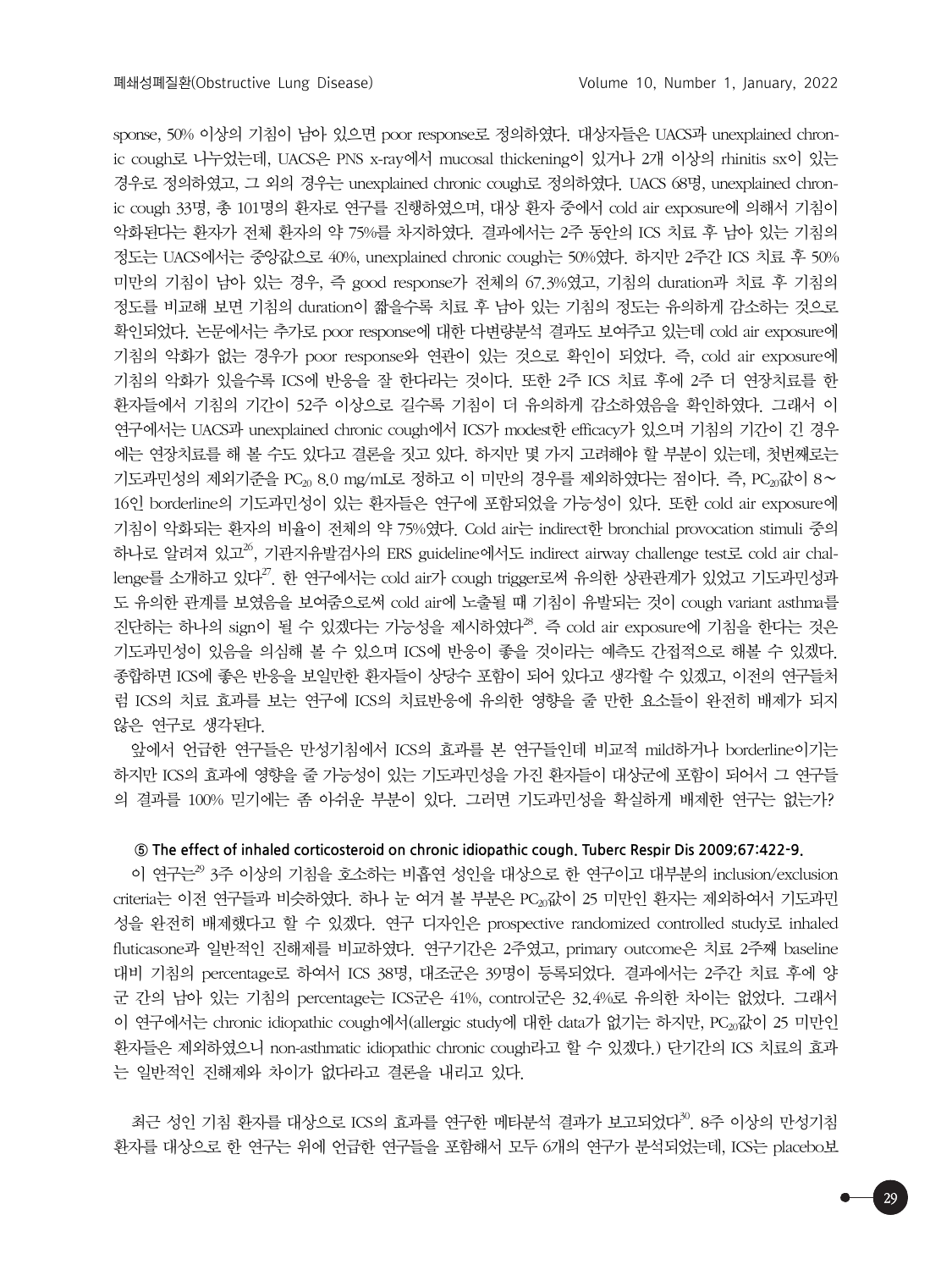| Study or subgroup                                              | Experimental   |           |       | Control        |           |       | Weight | Standard mean difference      | Standard mean difference           |
|----------------------------------------------------------------|----------------|-----------|-------|----------------|-----------|-------|--------|-------------------------------|------------------------------------|
|                                                                | Mean           | <b>SD</b> | Total | Mean           | <b>SD</b> | Total |        | IV, fixed, 95% CI             | IV, fixed, 95% CI                  |
| 1.9.2 Chronic cough                                            |                |           |       |                |           |       |        |                               |                                    |
| Ribeiro et al. (2007)                                          | $-1.19$        | 0.52      | 44    | $-0.60$        | 0.50      | 20    | 7.6%   | $-1.13(-1.70,-0.57)$          |                                    |
| Boulet et al. (1994)                                           | $-1.15$        | 1.56      |       | $-0.24$        | 0.88      |       | 2.1%   | $-0.67$ ( $-1.76$ , 0.42)     |                                    |
| Price et al. (2018)                                            | $-19.96$ 20.89 |           | 123   | $-11.06$ 21.05 |           | 112   | 36.3%  | $-0.42$ ( $-0.68$ , $-0.16$ ) | ——                                 |
| Pizzichini et al. (1999)                                       | $-7.70$ 23.70  |           | 23    | $-3.70$ 12.10  |           | 21    | 6.9%   | $-0.21$ ( $-0.80$ , 0.39)     |                                    |
| Engel et al. (1989)                                            | $-0.46$ 0.37   |           | 8     | $-0.43$        | 0.55      | 10    | 2.8%   | $-0.06$ ( $-0.99$ , 0.87)     |                                    |
| Rytila et al. (2008)                                           | $-0.58$ 0.70   |           | -61   | $-0.55$ 0.58   |           | 60    | 19.2%  | $-0.05$ ( $-0.40$ , 0.31)     |                                    |
| Subtotal (95% CI)                                              |                |           | 266   |                |           | 230   | 74.9%  | $-0.37$ ( $-0.55$ , 0.19)     |                                    |
| Heterogeneity: $x^2 = 11.34$ , df = 5 (p = 0.04); $l^2 = 56\%$ |                |           |       |                |           |       |        |                               |                                    |
| Test for overall effect: $Z = 4.04$ ( $p < 0.0001$ )           |                |           |       |                |           |       |        |                               |                                    |
|                                                                |                |           |       |                |           |       |        |                               | Favours [ICS]<br>Favours [placebo] |

Figure 1. Forest plot of ICS treatment effects stratified by cough duration. Orange squares indicate effect size and weight of each study for standard mean differences. Black diamond represents the pooled effect size and 95% CI. SD, standard deviation; CI, confidence interval; ICS, inhaled corticosteroids. (Modified from reference 24).

다는 약간 우월한 효과가 있음을 보고하였다(Figure 1). 하지만 기도과민성이 있는 환자들이 대부분 포함되었던 연구를 (red box in Figure  $1$ )<sup>24</sup> 제외한다면 ICS와 placebo에 대한 효과의 차이는 좀 더 감소할 것으로 생각된다.

#### **3) Recommendation of major guideline for ICS use in chronic cough**

ACCP guideline에서는 기도과민성이 없거나 eosinophilia 검사(sputum eosinophils, exhaled NO)에서 음성 인 환자들에서는 ICS를 쓰지 말 것을 권고하고 있다<sup>31</sup>. ERS guideline에서는 단기간(2∼4주) ICS를 권고하고 있는데, 그 근거수준이 낮다(strength of recommendation: conditional, level of evidence: low)<sup>6</sup>. 또한 추가의 단서를 붙이고 있는데, asthmatic cough (또는 airway eosinophilic inflammation)에서 이익이 있으니 asthmatic cough에서 경험적으로 쓸 것을 권고하고 있다.

### **3. 결론**

현재까지의 연구 결과들을 근거로 non-asthmatic chronic cough에서 기침의 조절을 위하여 ICS의 사용을 권장하기에는 연구 결과에서 고민해야 할 부분들이 있는 것으로 생각된다. 하지만 non-asthmatic chronic cough 에서도 ICS 치료에 좋은 반응을 보이는 그룹이 있고, 이러한 환자군을 찾는 것이 중요할 것이다. Non-asthmatic chronic cough에서 ICS의 사용을 권장하기 위해서는 보다 명확한 criteria로 ICS의 효과에 영향을 줄 만한 요소들 은 완전히 배제한 추가의 연구가 필요할 것으로 생각된다.

#### **References**

- 1. Joo H, Moon JY, An TJ, Choi H, Park SY, Yoo H, et al. Revised Korean Cough Guidelines, 2020: Recommendations and summary statements. Tuberc Respir Dis (Seoul) 2021;84:263-73.
- 2. Rhee CK, Jung JY, Lee SW, Kim JH, Park SY, Yoo KH, et al. The Korean cough guideline: recommendation and summary statement. Tuberc Respir Dis (Seoul) 2016;79:14-21.
- 3. Chang AB, Oppenheimer JJ, Kahrilas PJ, Kantar A, Rubin BK, Weinberger M, et al. Chronic cough and gastroesophageal reflux in children: CHEST guideline and expert panel report. Chest 2019;156:131-40.
- 4. Irwin RS, French CT, Lewis SZ, Diekemper RL, Gold PM; CHEST Expert Cough Panel. Overview of the management of cough: CHEST guideline and expert panel report. Chest 2014;146:885-9.
- 5. Côté A, Russell RJ, Boulet LP, Gibson PG, Lai K, Irwin RS, et al. Managing chronic cough due to asthma and NAEB in adults and adolescents: CHEST guideline and expert panel report. Chest 2020;158:68-96.
- 6. Morice AH, Millqvist E, Bieksiene K, Birring SS, Dicpinigaitis P, Domingo Ribas C, et al. ERS guidelines on the diagnosis and treatment of chronic cough in adults and children. Eur Respir J 2020;55:1901136.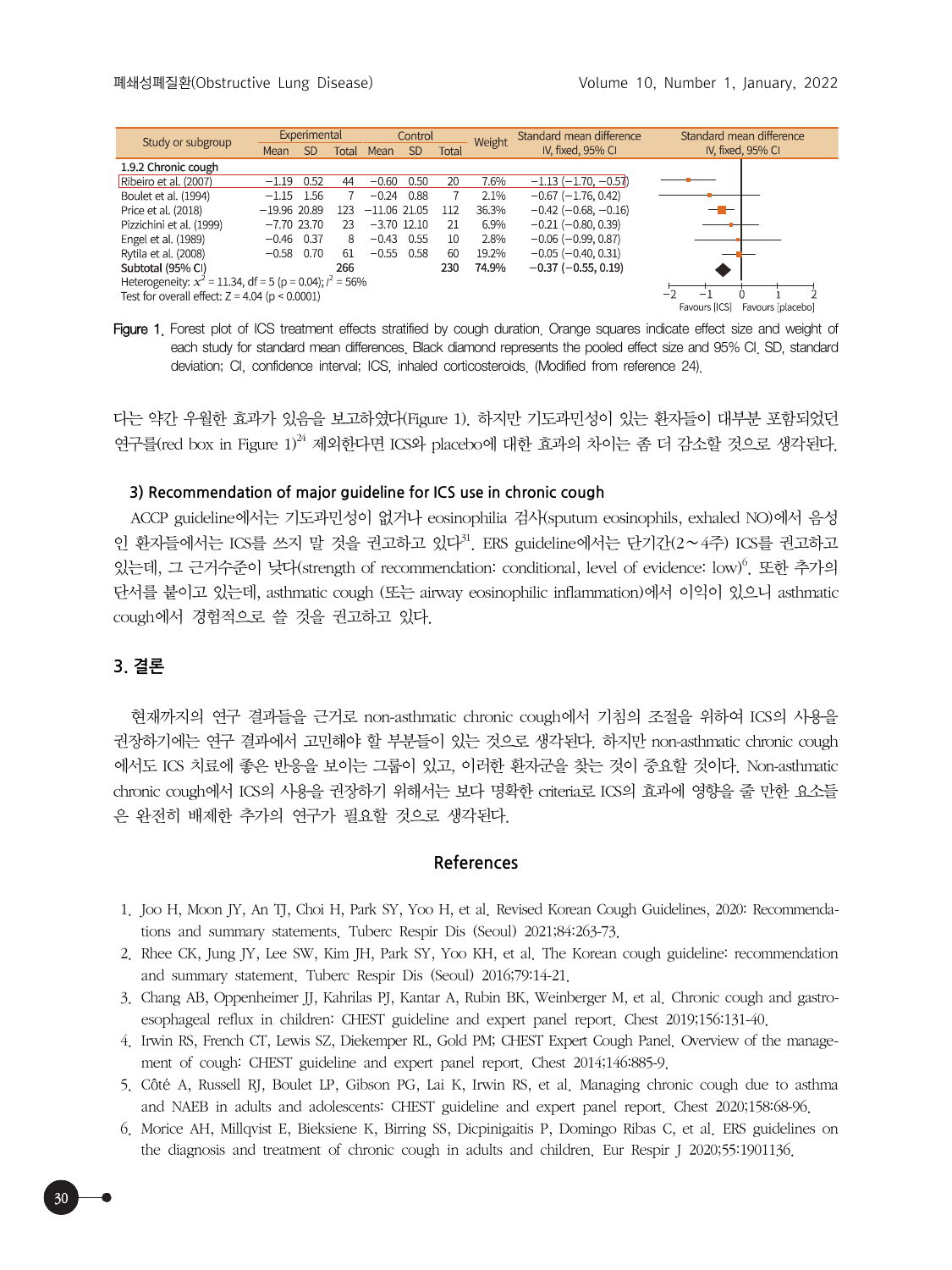- 7. Coates AL, Wanger J, Cockcroft DW, Culver BH, Carlsen KH, Diamant Z, et al. ERS technical standard on bronchial challenge testing: general considerations and performance of methacholine challenge tests. Eur Respir J 2017;49:1601526.
- 8. Crapo RO, Casaburi R, Coates AL, Enright PL, Hankinson JL, Irvin CG, et al. Guidelines for methacholine and exercise challenge testing-1999. This official statement of the American Thoracic Society was adopted by the ATS Board of Directors, July 1999. Am J Respir Crit Care Med 2000;161:309-29.
- 9. Smith JA, Abdulqawi R, Houghton LA. GERD-related cough: pathophysiology and diagnostic approach. Curr Gastroenterol Rep 2011;13:247-56.
- 10. Tokayer AZ. Gastroesophageal reflux disease and chronic cough. Lung 2008;186 Suppl 1:S29-34.
- 11. Smith JA, Houghton LA. The oesophagus and cough: laryngo-pharyngeal reflux, microaspiration and vagal reflexes. Cough 2013;9:12.
- 12. Hom C, Vaezi MF. Extra-esophageal manifestations of gastroesophageal reflux disease: diagnosis and treatment. Drugs 2013;73:1281-95.
- 13. Sadler TW. Langman's medical embryology. 14th ed. Philadelphia: Wolters Kluwer; 2018.
- 14. Lucanska M, Hajtman A, Calkovsky V, Kunc P, Pecova R. Upper airway cough syndrome in pathogenesis of chronic cough. Physiol Res 2020;69:S35-42.
- 15. Song WJ, Chang YS. Cough hypersensitivity as a neuro-immune interaction. Clin Transl Allergy 2015;5:24.
- 16. Song WJ, Chang YS, Morice AH. Changing the paradigm for cough: does 'cough hypersensitivity' aid our understanding? Asia Pac Allergy 2014;4:3-13.
- 17. Corley DA, Levin TR, Habel LA, Buffler PA. Barrett's esophagus and medications that relax the lower esophageal sphincter. Am J Gastroenterol 2006;101:937-44.
- 18. Lazenby JP, Guzzo MR, Harding SM, Patterson PE, Johnson LF, Bradley LA. Oral corticosteroids increase esophageal acid contact times in patients with stable asthma. Chest 2002;121:625-34.
- 19. Allen DB, Bielory L, Derendorf H, Dluhy R, Colice GL, Szefler SJ. Inhaled corticosteroids: past lessons and future issues. J Allergy Clin Immunol 2003;112:S1-40.
- 20. Chaudhuri R, McMahon AD, Thomson LJ, MacLeod KJ, McSharry CP, Livingston E, et al. Effect of inhaled corticosteroids on symptom severity and sputum mediator levels in chronic persistent cough. J Allergy Clin Immunol 2004;113:1063-70.
- 21. Niimi A, Amitani R, Suzuki K, Tanaka E, Murayama T, Kuze F. Serum eosinophil cationic protein as a marker of eosinophilic inflammation in asthma. Clin Exp Allergy 1998;28:233-40.
- 22. Pizzichini E, Pizzichini MM, Efthimiadis A, Dolovich J, Hargreave FE. Measuring airway inflammation in asthma: eosinophils and eosinophilic cationic protein in induced sputum compared with peripheral blood. J Allergy Clin Immunol 1997;99:539-44.
- 23. Ponsioen BP, Hop WC, Vermue NA, Dekhuijzen PN, Bohnen AM. Efficacy of fluticasone on cough: a randomised controlled trial. Eur Respir J 2005;25:147-52.
- 24. Ribeiro M, Pereira CA, Nery LE, Beppu OS, Silva CO. High-dose inhaled beclomethasone treatment in patients with chronic cough: a randomized placebo-controlled study. Ann Allergy Asthma Immunol 2007;99:61-8.
- 25. Hong JY, Kim JH, Park S, Hwang YI, Jung KS, Jang SH. Efficacy and predictors of response to inhaled corticosteroid treatment for chronic cough. Korean J Intern Med 2019;34:559-68.
- 26. Burks AW, Holgate ST, O'Hehir RE, Bacharier LB, Broide DH, Khurana Hershey GK, et al. Middleton's allergy: principles and practice. 9th ed. Philadelphia: Elsevier; 2019.
- 27. Hallstrand TS, Leuppi JD, Joos G, Hall GL, Carlsen KH, Kaminsky DA, et al. ERS technical standard on bronchial challenge testing: pathophysiology and methodology of indirect airway challenge testing. Eur Respir J 2018; 52:1801033.
- 28. Kanemitsu Y, Matsumoto H, Osman N, Oguma T, Nagasaki T, Izuhara Y, et al. "Cold air" and/or "talking" as cough triggers, a sign for the diagnosis of cough variant asthma. Respir Investig 2016;54:413-8.
- 29. Han B, Jang SH, Kim YJ, Park S, Hwang YI, Kim DG, et al. The efficacy of inhaled corticosteroid on chronic